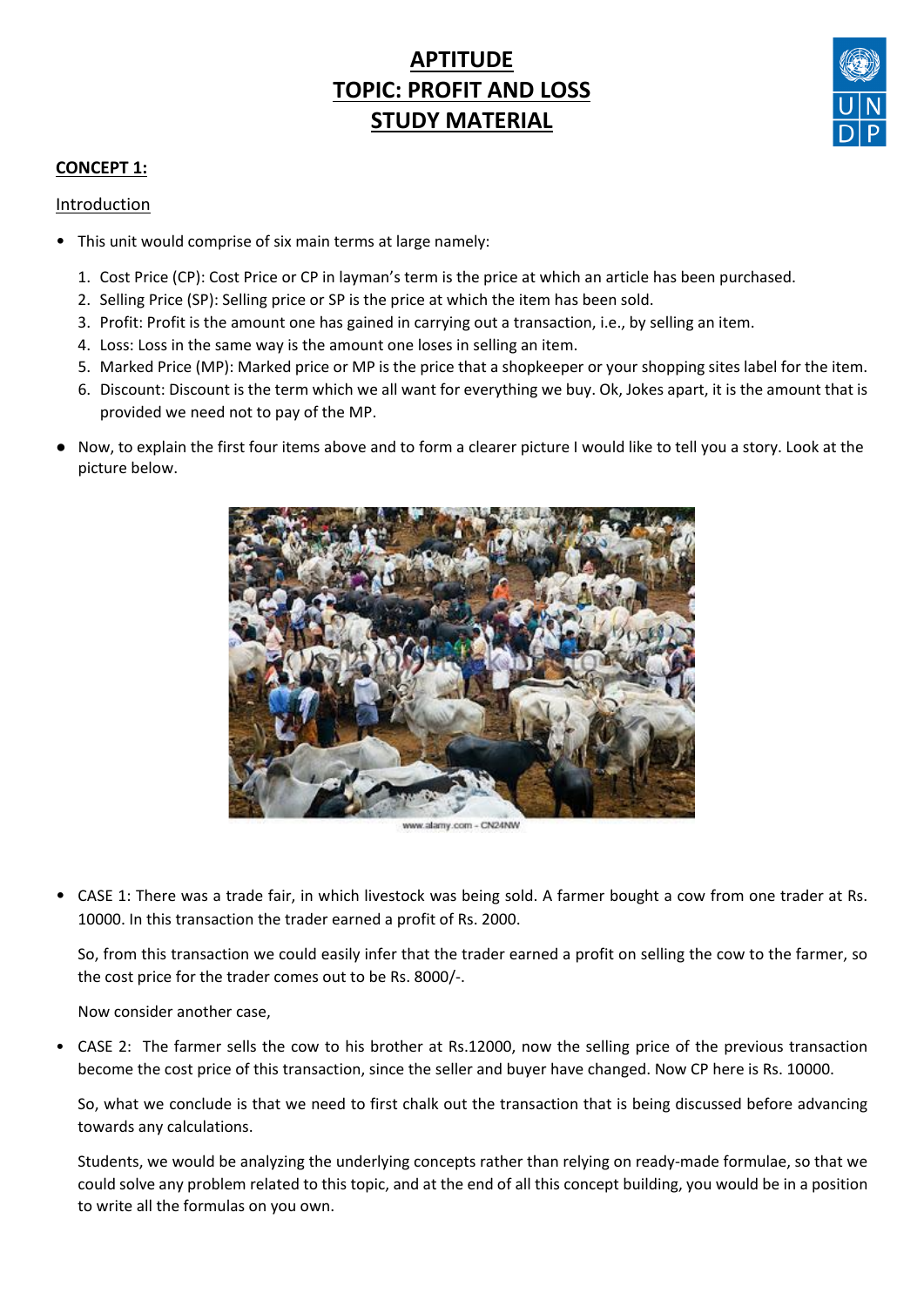

Just remember basic things like, if SP is greater that means profit is made, and if CP is greater than SP, loss is incurred.

Also, profit % or loss % would always be calculated by keeping CP as reference, as evident from the previous statement.

• This unit requires just basic arithmetic and knowledge of percentage to cover entire concepts.

Let's take an example and understand all the concepts one by one.

• Example 1: A boy sells his bicycle at Rs. 600, and in this situation, he gains 20%. Calculate profit, CP and SP.

Solution: Here we have a situation in which a boy is selling his bicycle.

We get the selling price that is given in the question itself, i.e., Rs. 600.

Now, as stated earlier we need to focus on the transaction involved, upon selling the bicycle at Rs.600, he gains 20%, so we get an idea that the SP is 20% more than the CP.

So, we easily calculate CP as Rs. 500, and profit as Rs. 100.

Till now, we have not discussed any formulae, rather solely relied on concepts and analysis of transaction involved.

• Example 2: Ram purchased a TV at Rs. 12000, and sold it at Rs. 15000, find the loss or profit involved.

Solution: Here, we have the purchase price, that is the CP = Rs.12000, also the selling price is 15000, so we see that the SP > CP, therefore we have profit involved here.

So, profit would be how higher the SP is than CP, so we get,

Profit = SP-CP.

So, Profit = 15000-12000= 3000

Now, bonus question, lets calculate profit % here, for that again concepts come into play, since profit is calculate by keeping the CP as the reference, therefore for calculating Profit %, we need to take CP as reference again and calculate that how much % more is SP than CP. Or in more simpler terms, Profit is what % of CP. Task done!!!!

So, Profit % = (Profit/CP) x100

OR Profit % = ((SP-CP)/CP) x100.

Now, calculate…

- Now, coming to the last two topics left, and as the customary approach that we have been following, I would be again telling you a story for perfect visualization.
- So, you visit a shopping complex and see your favourite watch out there, now you see the label on it that states Rs. 4000. Now, the salesman approaches you and starts telling you about the functions of it, but what is more important is the discount about which he tells you would be provided, being 25%. You find the deal nice and buy it.

Now, from the above case, we deduce that the MP of the watch is Rs.4000, and the discount provided is 25%.

Since discount is provided over the MP so, we calculate the value of discount as 25% of MP, i.e., Rs.1000.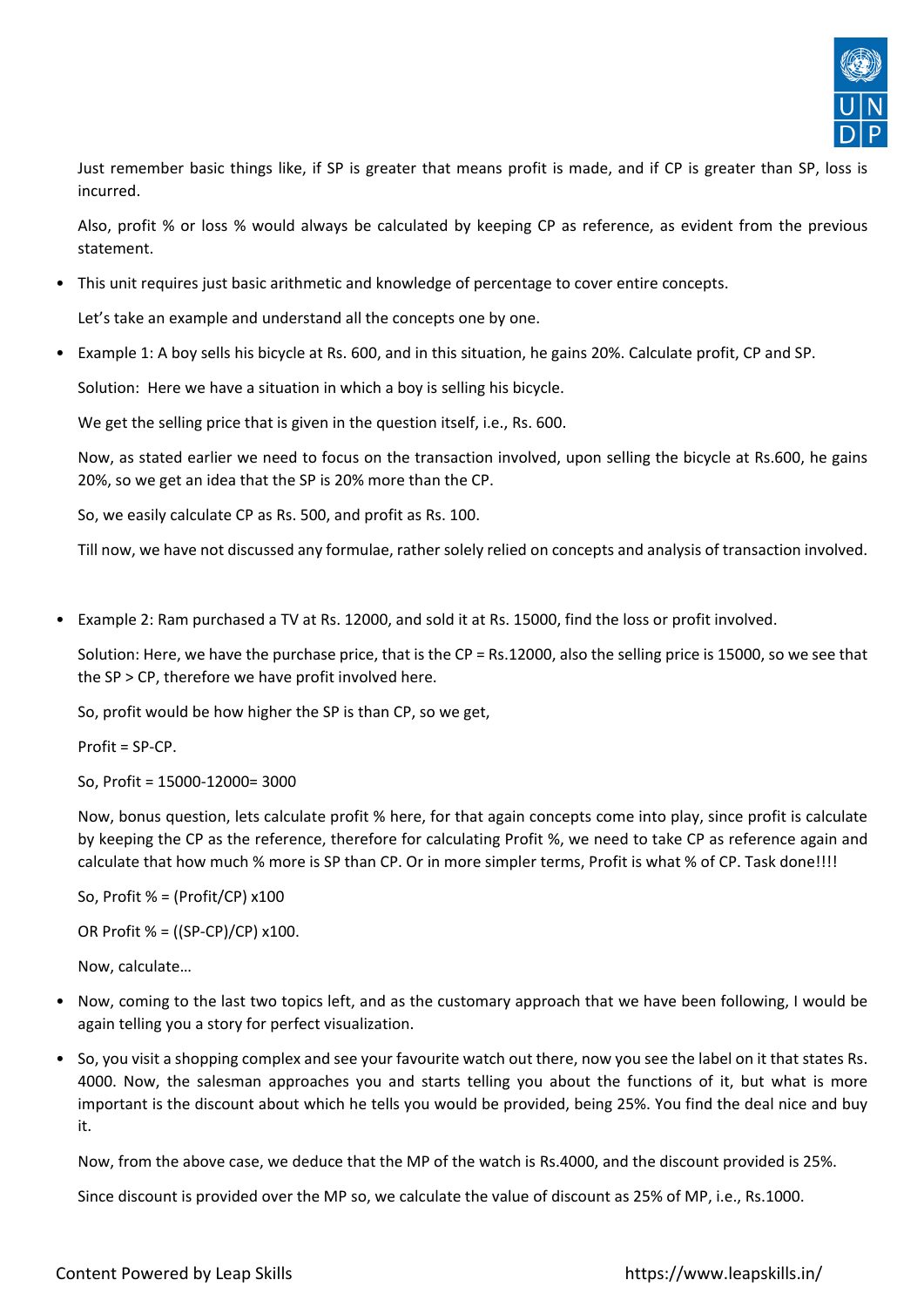

NOTE: Since discount is provided on MP, therefore for calculating discount, using discount%, we would always use MP as the reference. As was the case with Profit or Loss %, in which we used CP as the reference.

Let's take a quick example to brush up the concepts discussed.

• Example 1: The price of one banana is Rs.5, Ram buys two dozen, when told that he would be getting a discount of Rs.6 per dozen of the bananas bought. Find the price Ram needs to pay and the discount % provided.

Solution: Here we see that one banana costs Rs.5, so for 24 bananas, Ram needs to pay Rs. 24x5 = Rs.120. But, for each dozen he gets a discount of Rs. 6, so the net discount comes out to be = Rs.12.

Therefore, the SP comes out to be Rs. 120-12= Rs.108 (This is the amount Ram need to pay to get 2 dozen of bananas).

Now, for discount %, as discussed earlier, we need to consider MP as the reference value for calculating the same. So, discount % = (Discount/MP) x100. Which comes out to be: (12/120) x100 = 10%.

- Everything discussed above employs only basic aptitude and the concepts underlying these terms. Having said that, it could be inferred now that we are in a position to work out any problem given to us.
- Here are the formulas, just for reference,

**Profit or Gain = Selling price – Cost Price**

**Loss = Cost Price – Selling Price**

**Profit percentage = (Profit /Cost Price) x 100 Loss percentage = (Loss / Cost price) x 100**

● When discount is given,

**SP= MP-Discount**

**Discount % = (Discount/MP)X100 Discount % = ((MP-SP)/MP)x100**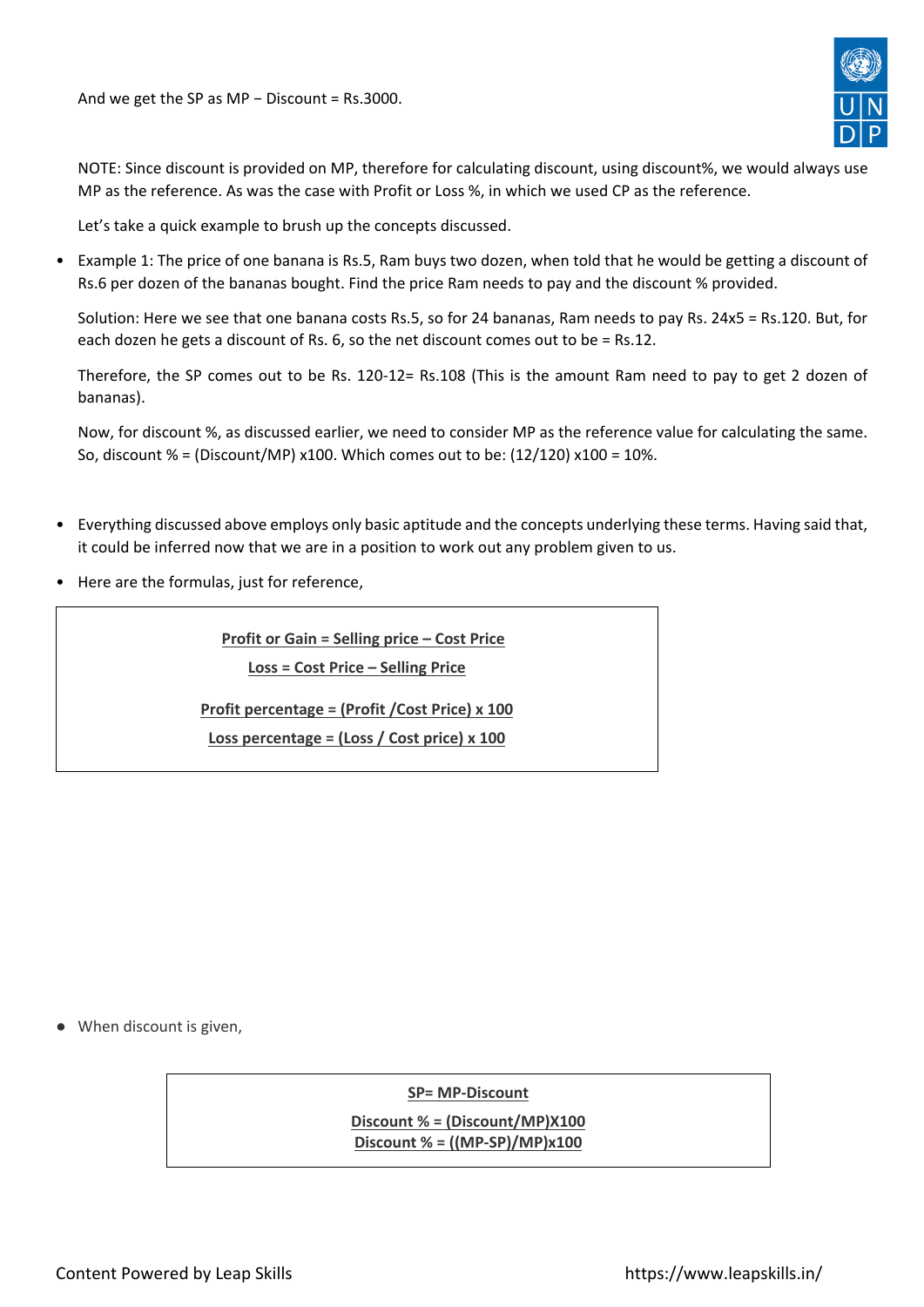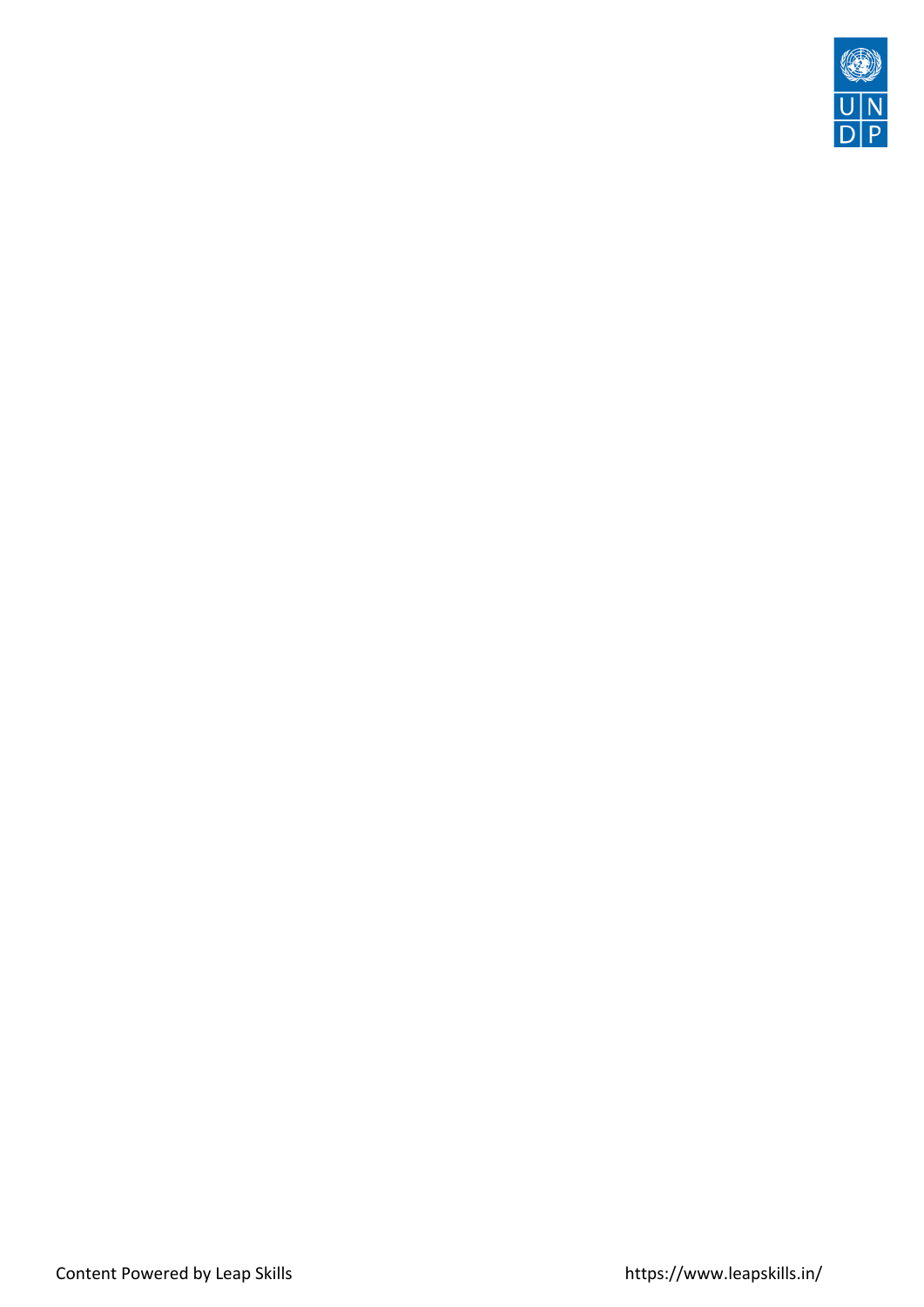### **PROBLEMS ON PROFIT AND LOSS**

#### **FOUNDATION**

- 1. A man buys an article for Rs. 27.50 and sells it for Rs. 28.60. find the gain percent?
	- a. 4 %
	- b. 3 %
	- c. 5 %
	- d. 10 %
	- e. None of these
- 2. If a radio is purchased for Rs. 490 and sold for Rs. 465.50. Find the loss percent?
	- a. 6 %
	- b. 5 %
	- c. 4 %
	- d. 3 %
	- e. None of these
	- 3. A person incurs 5 % loss by selling a watch for Rs. 1140. At what price should the watch be sold to earn 5 % profit?
		- a. Rs. 1380
		- b. Rs. 1160
		- c. Rs. 1260
		- d. Rs. 1400
		- e. None of these
	- 4. A man sold two cows at Rs. 1995 each. On one he lost 10 % and on the other he gained 10 %. What his gain or loss percent?
		- a. 4 %
		- b. 2 %
		- c. 0.5 %
		- d. 1 %
		- e. None of these
	- 5. A vendor bought toffees at 6 for a rupee. How many for a rupee must he sell to gain 20 %?
		- a. 3
		- b. 4
		- c. 5
		- d. 6
		- e. None of these

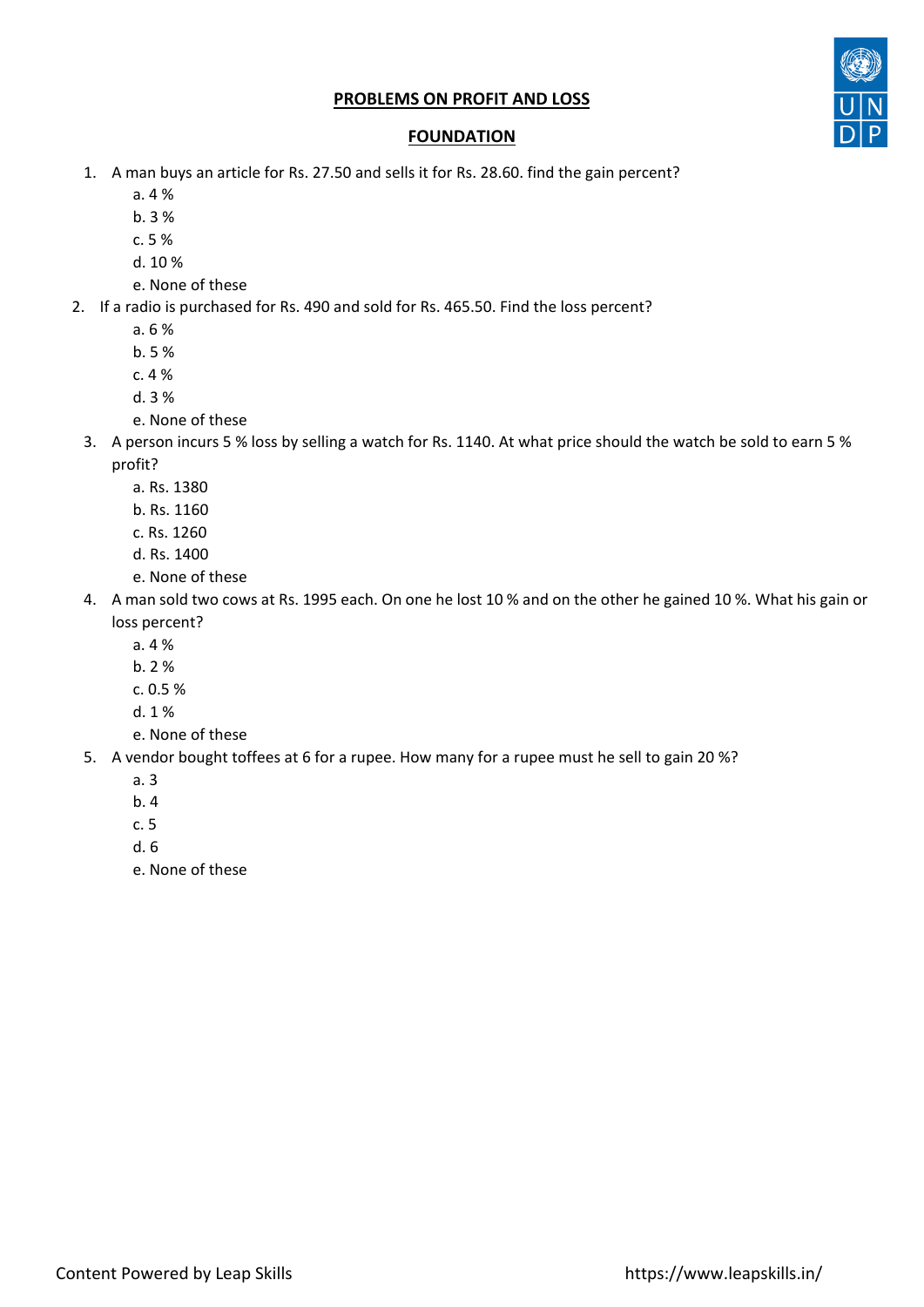#### **MODERATE**



- 1. The cost of an article including the sales tax is Rs. 616. The rates of sales tax is 10 %, if the shopkeeper has made a profit of 12 %, then the cost price of the articles is?
	- a. Rs. 350
	- b. Rs. 500
	- c. Rs. 650
	- d. Rs. 800
	- e. None of these
- 2. The profit earned by selling an article for Rs. 900 is double the loss incurred when the same article is sold for Rs. 450. At what price should the article be sold to make 25 % profit?
	- a. Rs. 400
	- b. Rs. 500
	- c. Rs. 700
	- d. Rs. 750
	- e. None of these
- 3. A trader Mixes 26 kg of rice at Rs. 20 per kg with 30 kg of rice of other variety at Rs. 36 per kg and sells the mixture at Rs. 30 per kg. His profit percent is:
	- a. No profit, No loss
	- b. 5 %
	- c. 8 %
	- d. 10 %
	- e. None of these
- 4. Aditya purchased 14 shirt & 25 pants at Rs. 45 and Rs. 55 respectively. What should be the Approximate overall average selling price of shirt and pant so that 40 % profit is earned?
	- a. Rs. 72.5
	- b. Rs. 71
	- c. Rs. 72
	- d. Rs. 70
	- e. None of these
- 5. An electric pump was sold at a profit of 15 %. Had it been sold for Rs. 600, the profit would have been 20 %. The former selling price is:
	- a. Rs. 500
	- b. Rs. 540
	- c. Rs. 575
	- d. Rs. 600
	- e. None of these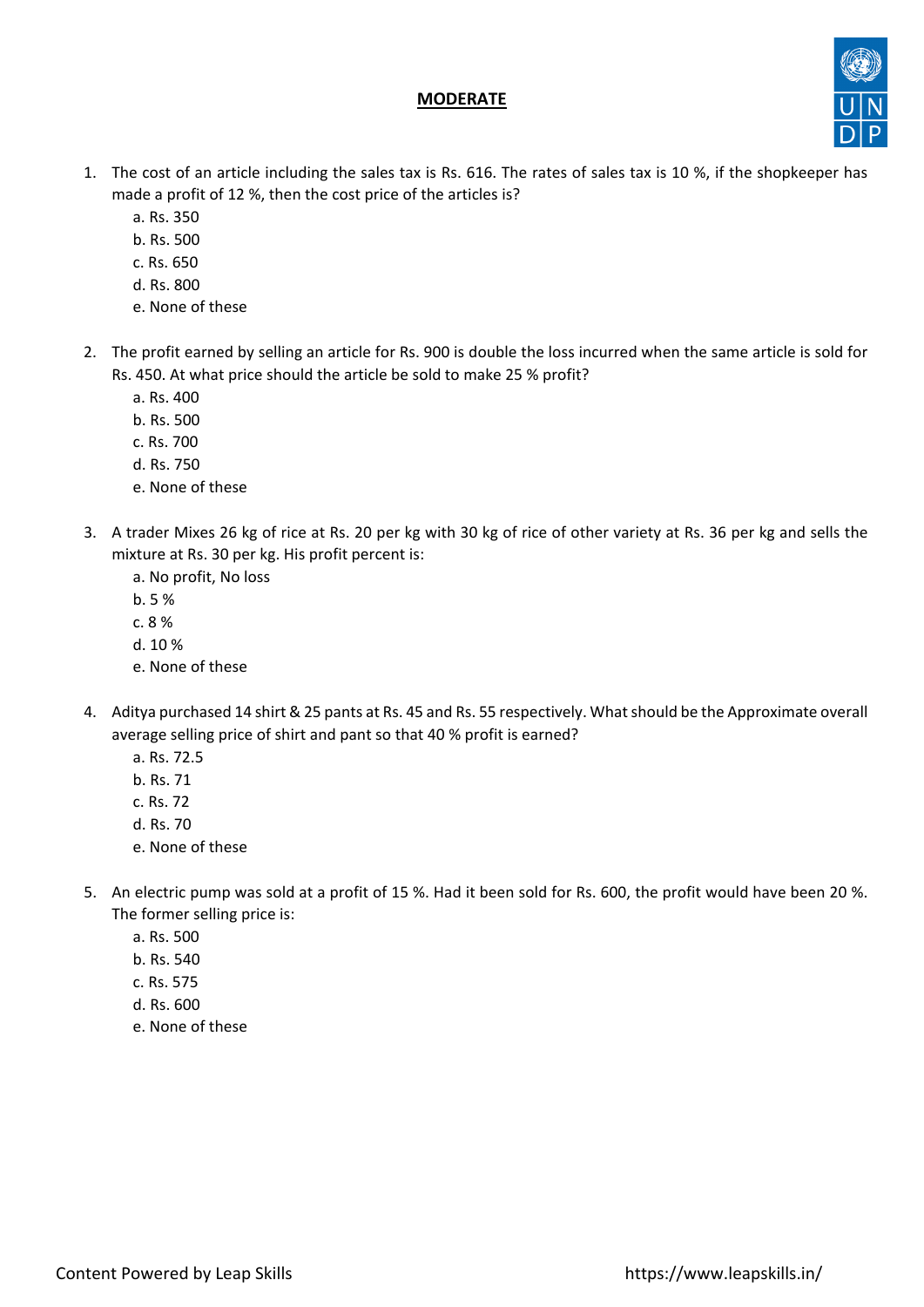# **HOTS -HIGH ORDER THINKING SKILLS**



- 1. Ravi purchases 90 pens and sells 40 pens at a gain of 10% and 50 pens at a gain of 20%. Had he sold all of them at a uniform profit of 15% he would have got Rs. 40 less. Find the cost price of each pen.
	- a. Rs. 80
	- b. Rs. 75
	- c. Rs. 90
	- d. Rs. 100
	- e. None of these
- 2. At a cost of 60 paise per article, Sarika produces 750 articles. She puts the selling price such that if only 600 articles are sold, she would have made a profit of 40% on the outlay. However, 120 articles got spoilt and she was able to sell 630 articles at this price. Find her actual profit or loss percent as the percentage of the total outlay assuming that the unsold articles are useless.
	- a. 47% profit
	- b. 51% profit
	- c. 36% loss
	- d. 28% loss
	- e. None of these
- 3. Kritika bought 25 i-pads and i-phone for Rs. 205000. She sold 80% of the i-pads and 12 i-phones for a profit of Rs. 40000. Each i-pad was marked up by 20% over cost and each i-phone was sold at a profit of RS. 2000. The remaining i-pads and 3 i-phones could not be sold. What is Kritika's overall profit/loss?
	- a. Rs. 500 profit
	- b. Rs. 1000 loss
	- c. Rs. 1500 profit
	- d. No profit, no loss
	- e. None of these
- 4. APD printed 3000 copies of a magazine at a cost of Rs. 240000. It gave 500 copies free to different philanthropic institutions. It allowed a discount of 25% on the published price and gave one copy free for every 25 copies bought at a time. It was able to sell all the copies in this manner. If the published price is Rs. 325, then what is its overall gain or loss percentage in the whole transaction?
	- a. 89% gain
	- b. 120% loss
	- c. 140% loss
	- d. 143.75% gain
	- e. None of these
- 5. A cab driver makes a profit of 20% on every trip when he carries 3 passengers, and the price of petrol is Rs. 30 a litre. Find the percentage profit for the same journey if he goes with four passengers per trip and the price of petrol reduces to Rs. 24 a litre? (Assume that revenue per passenger is the same in both the cases)
	- a. 100%
	- b. 76%
	- c. 54%
	- d. 43%
	- e. None of these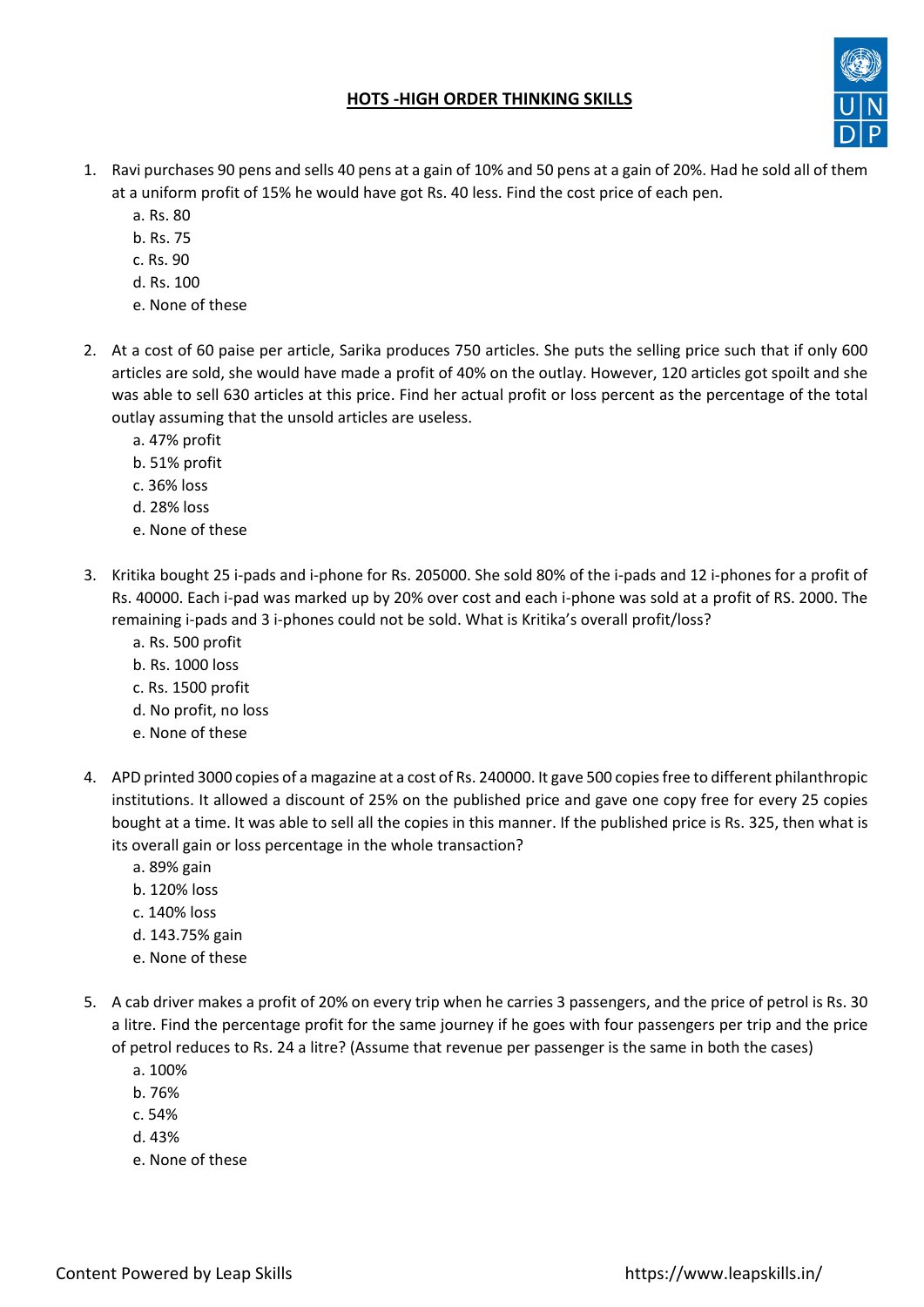# **SOLUTIONS FOUNDATION**



1. (a) CP = Rs. 27.50, SP = Rs. 28.60 Then Gain =  $SP - CP = 28.60 - 27.50 = Rs. 1.10$ Since, Gain  $% = (gain \times 100/CP)$  % » Gain % =  $(1.10 \times 100/27.50)$  % = 4%

#### 2. (b)

CP = Rs. 490, SP = Rs. 465.50  $Loss = CP - SP = 490 - 465.50 = Rs. 24.50$ Loss% = (loss  $\times$  100/CP) % = (24.50  $\times$  100/490) % = 5%

#### 3. (c)

Let the new SP be Rs. X then 100 – loss%/1st SP = 100 + gain%/2nd SP » 100 – 5/1140 = 100 + 5/X  $\alpha$  X = 105  $\times$  1140/95 = Rs. 1260

#### 4. (d)

Here, since both gain and loss percent is same, hence the resultant value would be loss percent only. » Loss % = a2/100 [where a = 10 %]  $= 1 \%$ 

#### 5. (c)

CP of 6 toffees = Rs. 1, CP of 1 toffee = Rs.  $1/6$ SP of X toffee = Rs. 1 [where X is no. of toffees to sell] SP of 1 toffee = Rs. 1/X Gain % =  $20/100 = \{(1/X) - (1/6)\}/(1/6)$ » 1/5 × 1/6 = 1/X – 1/6 » X = 5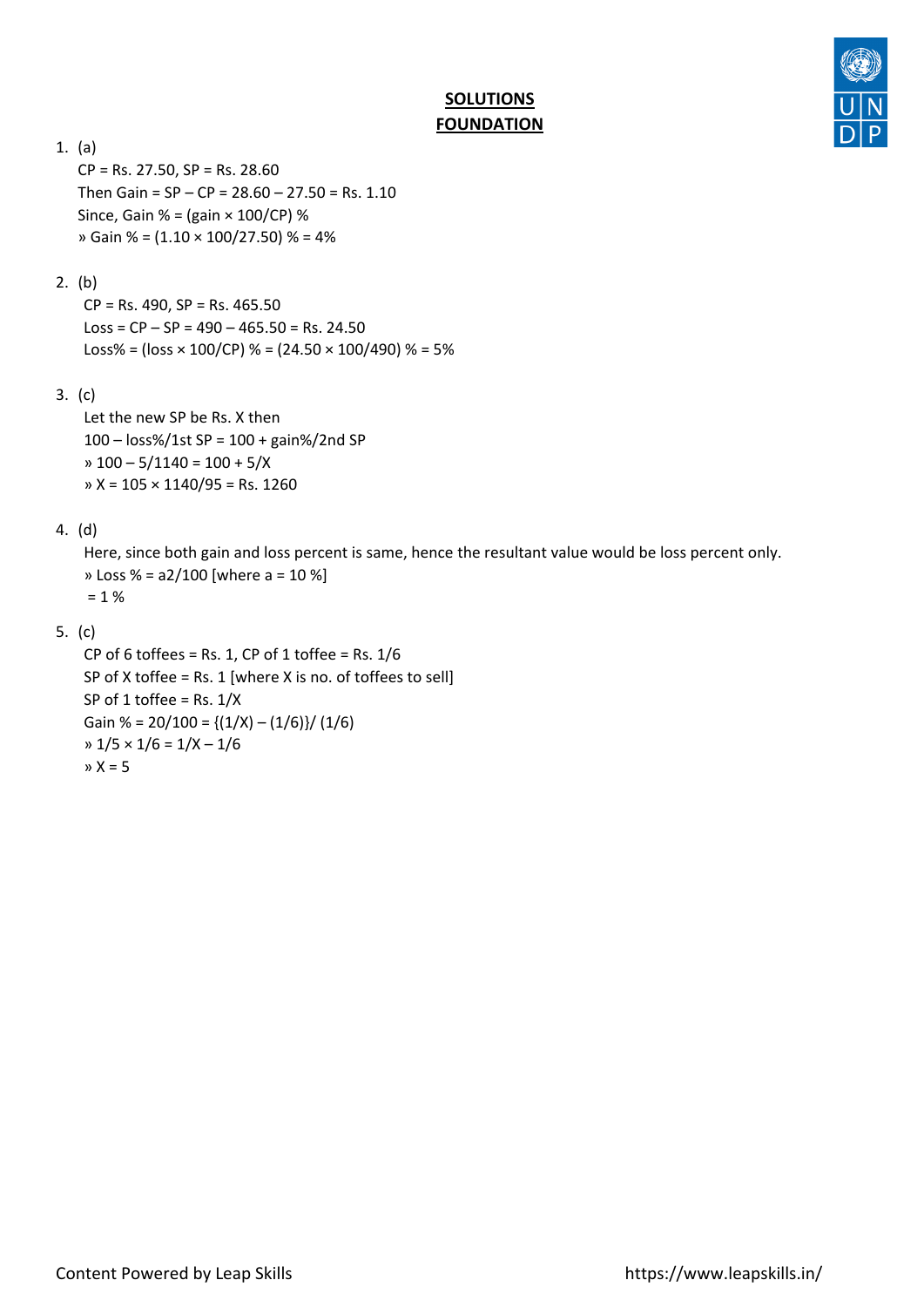

#### **MODERATE**

#### 1. (b)

110 % of SP = 616 (Rate of sales tax = 10 %)  $SP = 616 \times 100/110 = Rs. 560$  $CP = (100 \times SP) / (100 + gain %)$  $= (100 \times 560) / (100 + 12) =$ Rs. 500

#### 2. (d)

Let CP be Rs. X then,  $900 - X = 2(X - 450)$  [Profit = 2 Loss]  $3X = 1800$  $X = Rs. 600$  $CP = Rs. 600$ , gain required = 25 %  $SP = (100 + gain %) \times CP/100$  $SP = (100 + 25) \times 600/100 = Rs. 750$ 

# 3. (b)

Total CP of mixture =  $26 \times 20 + 30 \times 36$  $520 + 1080 =$  Rs. 1600,  $SP = 30 \times 56 = Rs. 1680$ % profit = 80/1600 × 100 = 5 %

#### 4. (c)

Price of 14 shirts =  $14 \times 45$  = Rs. 630 25 pants = 25 × 55 = Rs. 1375 Total price of 39 items = Rs. 2005 Price =  $(2005/39) \times 1.40$  [Overall profit = 40 %] = 71.97 = Rs. 72 (Approx.)

# 5. (b)

Old Profit % = 15/100 = {(SP)1 – CP}/CP …(i) New Profit % = 20/100 = {(SP)2 – CP}/CP …(ii) [ Here, (SP)2 = Rs. 600] From (ii), we get  $CP = Rs. 500$ Divide (i) and (ii):  $\frac{3}{4} = \{ (SP)1 - 500 \} / (600 - 500)$ Hence, (SP)1 = Former Selling price = Rs. 575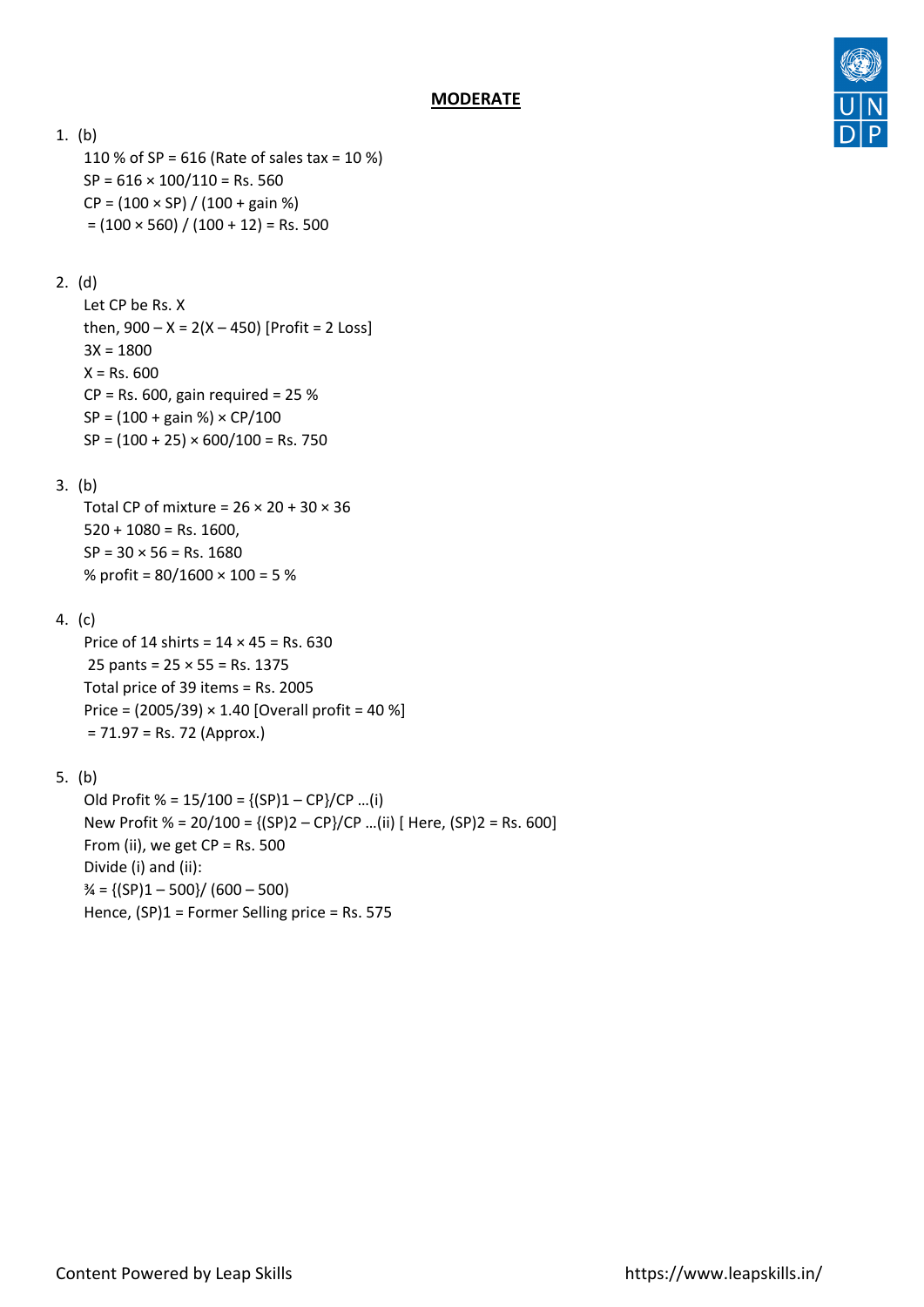# **HOTS- HIGH ORDER THINKING SKILLS**



#### 1. (a)

Let the CP of each pen be Rs. 100 At the profit of 10 %, SP of 40 pens  $= (100 + 10) \times 40 =$  Rs. 4400 At the profit of 20 %, SP of 50 pens  $= (100 + 20) \times 50 =$  Rs. 6000 SP of 90 pens = Rs.  $(4400 + 6000)$  = Rs. 10400 CP of 90 pens = Rs.  $(90 \times 100)$  = Rs. 9000 At the profit of 15 %, SP of 90 pens  $=$  Rs. (90  $\times$  115)  $=$  Rs. 10350 Difference in SP = Rs. (10400 – 10350) = Rs. 50 If the difference is Rs. 50, then CP = Rs. 100 If the difference is Rs. 40, then CP  $= (100 \times 40) / 50 =$  Rs. 80 Hence, the cost price of each pen is Rs. 80

# 2. (a)

Total CP of articles =  $750 \times 0.6$  = Rs. 450 [CP of 1 article = Rs. 0.6] By selling 600 articles, Sarika should make a 40 % profit on the outlay. This means that the selling price for 600 articles should be  $1.4 \times 450 =$  Rs. 630 Thus, selling price per article  $= 630/600 = 63/60 =$  Rs. 1.05 [SP of 1 article] Since, Sarika sells only 630 articles at this price, her total recovery  $= 1.05 \times 630 =$  Rs. 661.5 Hence, actual profit percent  $=$  {(661.5 – 450) / 450}  $\times$  100  $= 47 \%$ Thus, Sarika earns 47 % profit on her total investment.

#### 3. (b)

Total number of i-phones = 15 .'. Total number of i-pads =  $25-15 = 10$ Total CP = Rs. 205000 Since, Kritika sells 80 % of both goods at a profit of Rs. 40000, therefore, cost of 80 % of the goods =  $0.8 \times 205000 =$  Rs. 164000 Total amount recovered (or SP)  $=$  Rs. (164000 + 40000) = Rs. 204000 Hence, loss = Rs. (205000 – 204000) = Rs. 1000 Hence, Kritika's overall loss is Rs. 1000

#### 4. (d)

Cost price = Rs. 240000 [Total 3000 copies] Published price = Rs. 325 [Published price] Content Powered by Leap Skills https://www.leapskills.in/ Selling price = (75/100) × 325 = Rs. 243.75 No. of free copies =  $500 + (2500/25) = 500 + 100 = 600$ So, total selling price = 2400 × 243.75 = Rs. 585000